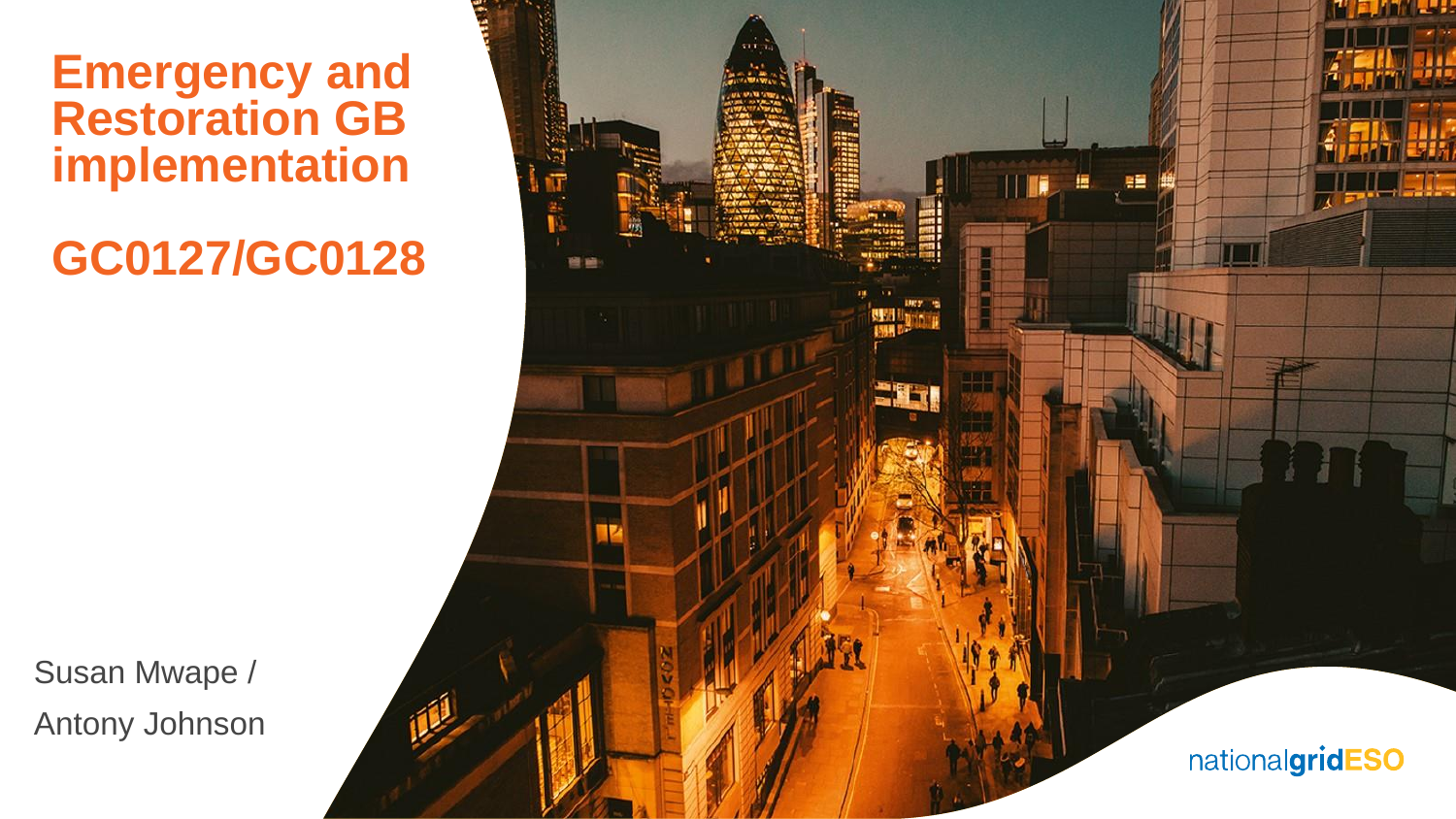# **Overview**

- **Emergency and Restoration Code – The Wider Picture**
- **Links to related Documents**
- **GC0127 and GC0128 – Overview**
- **General principles for implementing GC0127 and GC0128**
- **EU Code Significant Grid User (SGU) Criteria**
- **SGU's Responsible for implementing Defence Measures**
- **Defence plan changes for December 2019 implementation (GC0127)**
- **Automatic under frequency control for Storage Providers (GC0127)**
- **SGUs responsible for implementing Restoration measures (GC0128)**
- **Restoration Plan (GC0128)**
- **Phase 2 Code changes**
- 2 **Next Steps**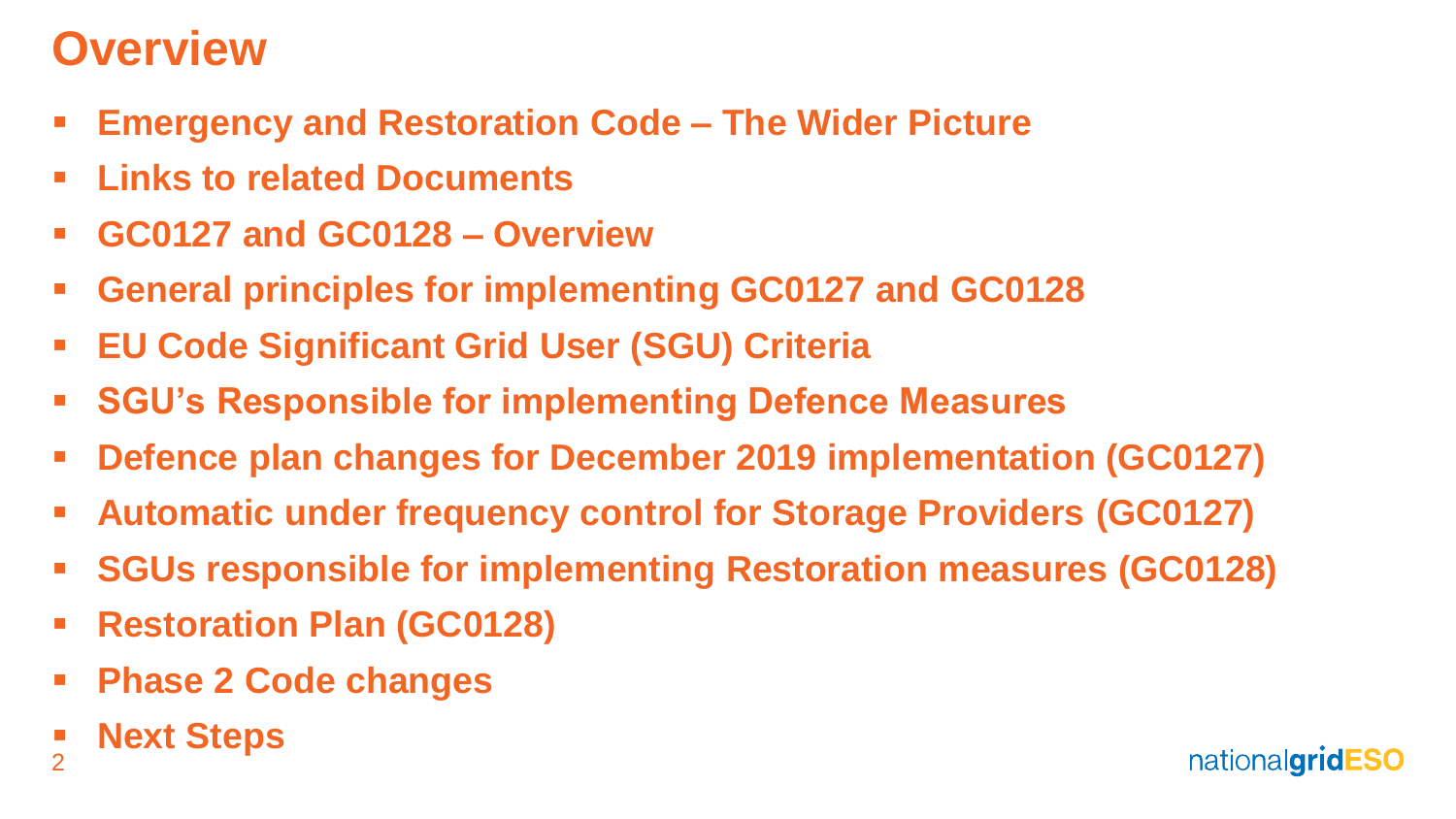## **Emergency and Restoration Code – The Wider Picture**

Plans published and submitted to Ofgem, awaiting a decision by June 2019

JESG and Grid Code Review Panel update on required code changes March & April 2019 respectively

HVDC Black start testing requirements modification GC0125 raised in March 2019 and draft legal text prepared

Defence modification GC0127 and Restoration modification GC0128 raised in April 2019

Timetable drafted outlining proposed timeline for modifications

3

nationalgridESC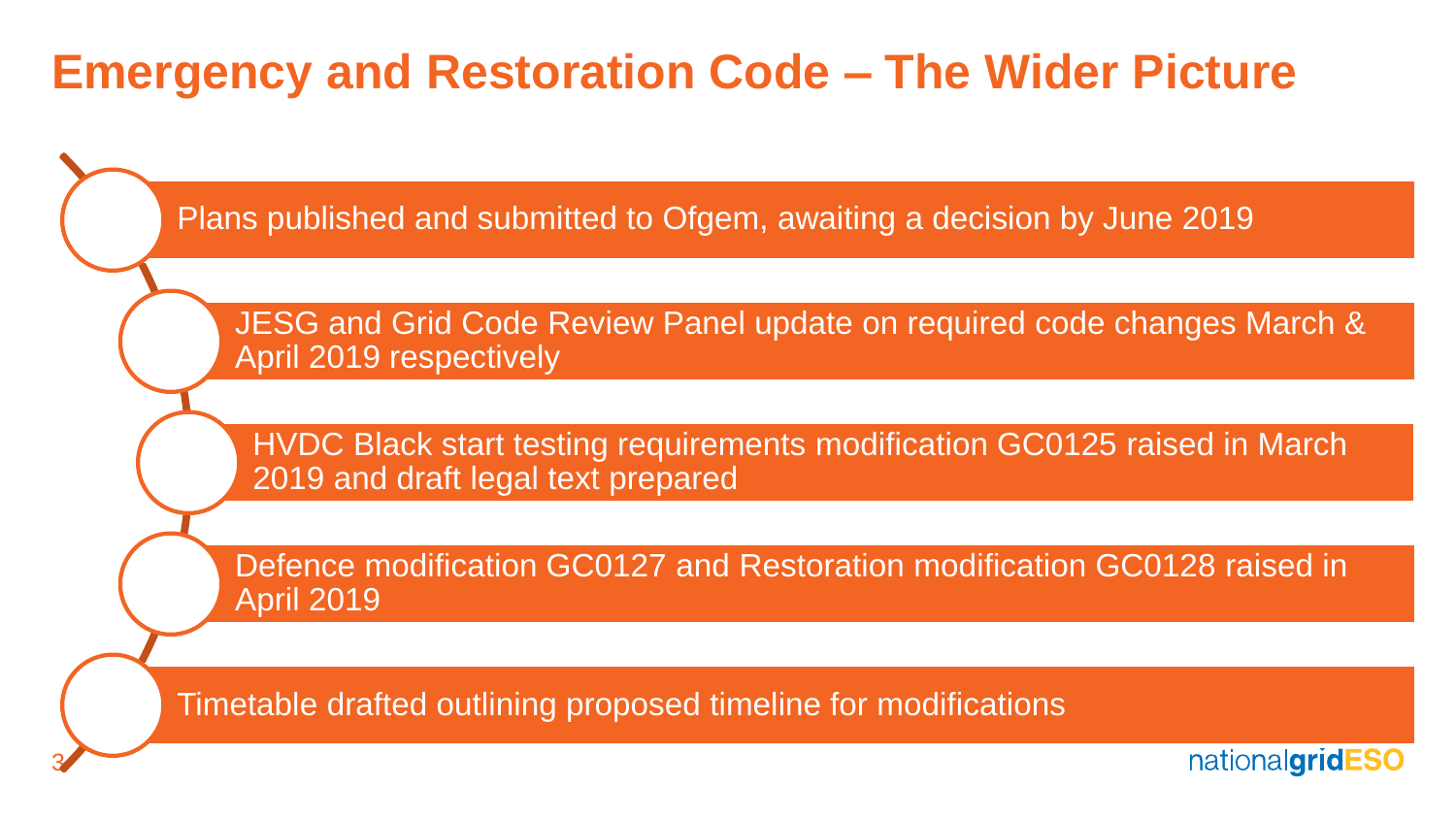# **Links to Related Documents**

Plans and documents submitted to Ofgem on 18 December 2018: **[https://www.nationalgrideso.com/codes/european-network-codes?code](https://www.nationalgrideso.com/codes/european-network-codes?code-documents)documents**

HVDC Black start testing GC0125, Defence plan GC0127 and Restoration plan GC0128 mods:

**<https://www.nationalgrideso.com/codes/grid-code?mods>**

Emergency and Restoration (E&R) code:

**[https://www.entsoe.eu/network\\_codes/er/](https://www.entsoe.eu/network_codes/er/)**

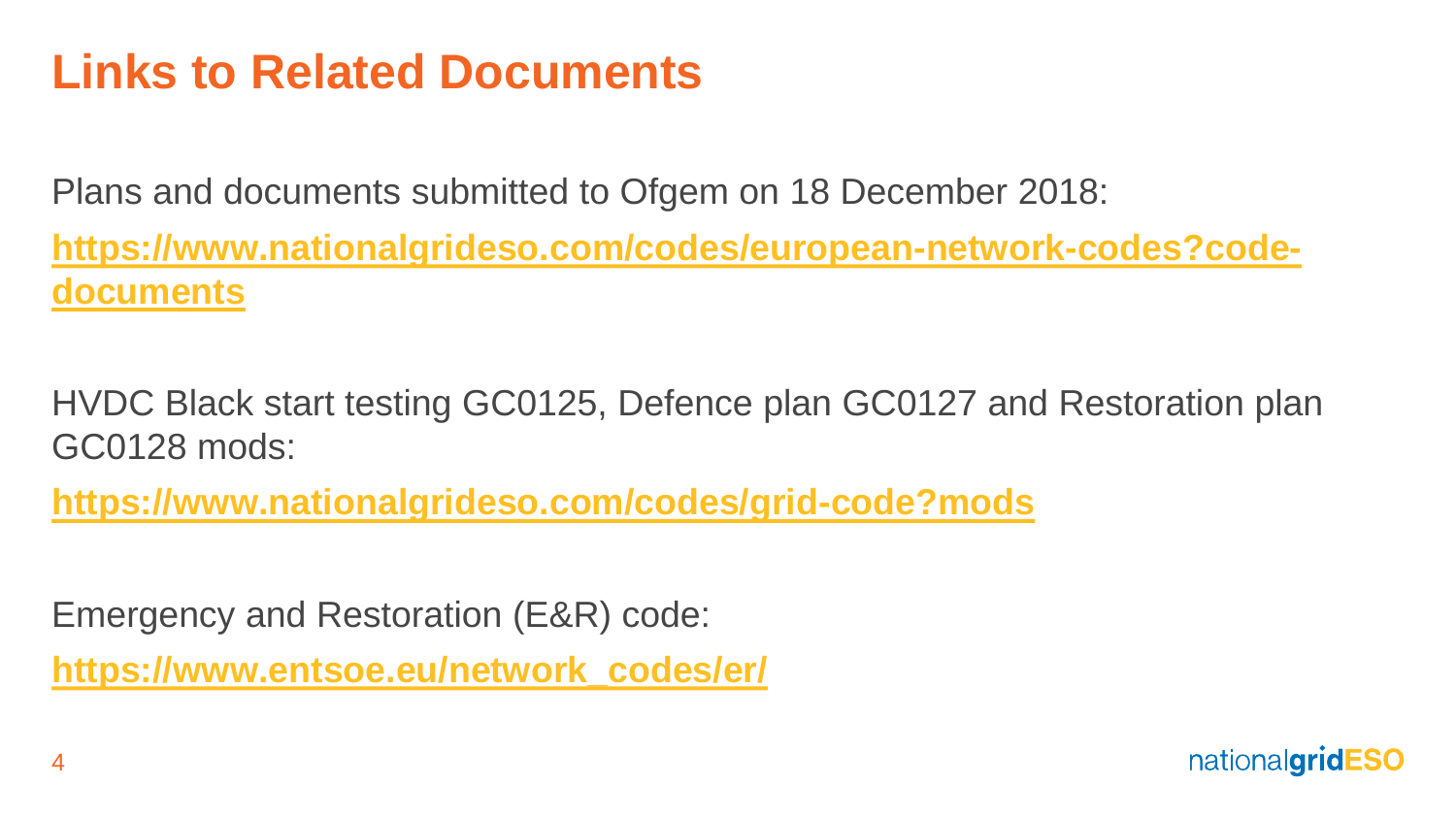# **GC0127 and GC0128 - Overview**

- **1. GC0127 - Emergency and Restoration Requirements resulting from the System Defence Plan** (E&R Code:- Article 11 – Article 22)
- **2. GC0128 - EU Code Emergency and Restoration: Requirements resulting from the System Restoration Plan** (E&R Code:- Article 23 – Article 39)
- **3. Testing Requirements –** (E&R Code:- Article 43 51)
- **4. Both modifications were raised and presented to the April Grid Code Review Panel**
- **5. National Grid ESO System Defence Plan and National Grid ESO System Restoration Plan published December 2018**
- **6. Validation of requirements to be demonstrated through a detailed mapping spread sheet.**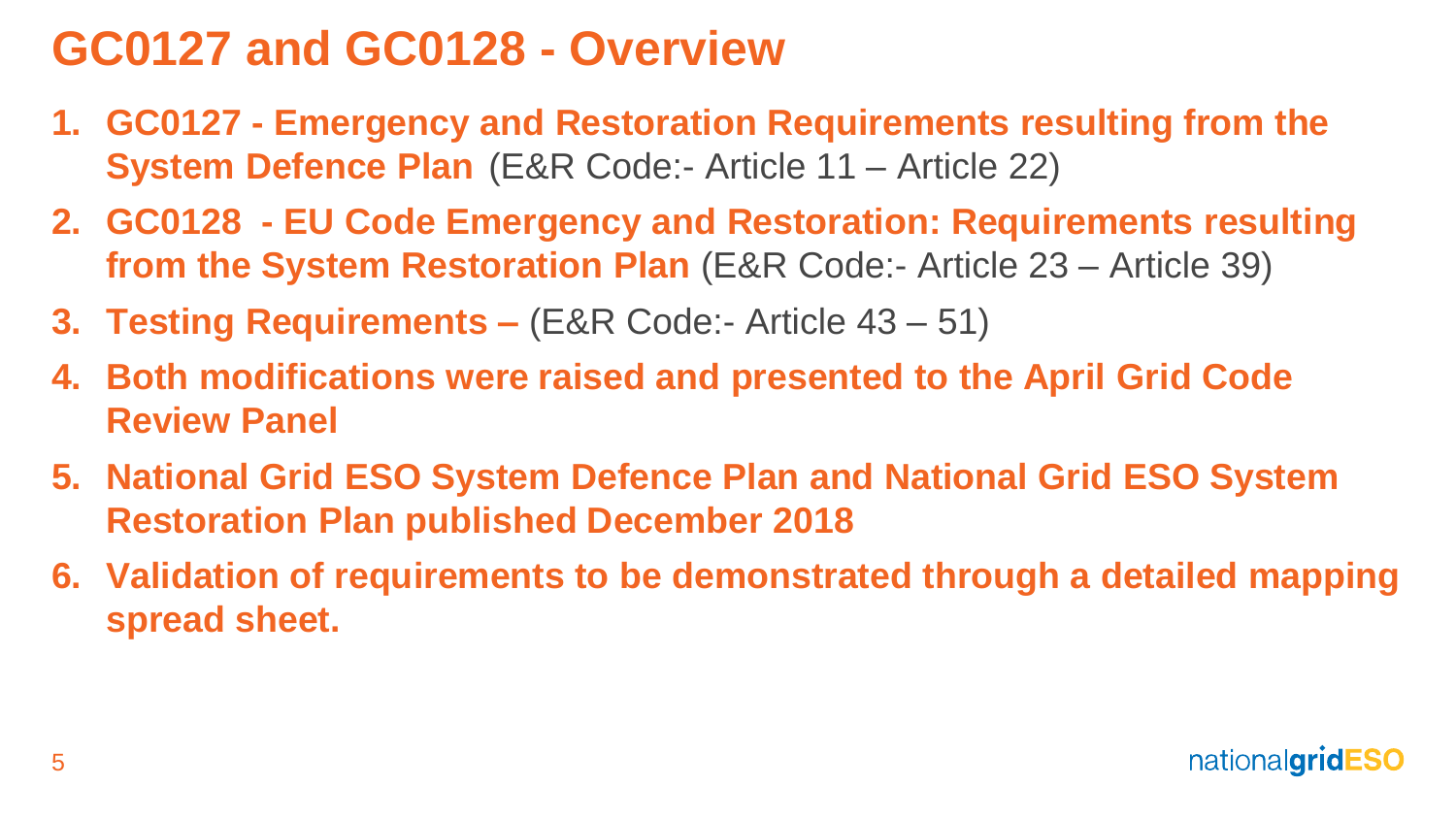# **General Principles for Implementing GC0127 and GC0128**

- 1. Requirements on the ESO will be specified in the System Defence Plan and System Restoration Plan as approved by Ofgem
- 2. The ESO is assumed to be the Frequency Leader This is an update from previous thinking
- 3. Obligations on Transmission Licensees will be specified in the System Operator Transmission Owner Code (STC). Updates will need to be made where relevant to the STC and related STC Procedures to reflect any additional requirements which need to be implemented as a result of changes from the Emergency and Restoration Code.
- 4. Obligations on Users over and above those which already exist and which are required in the Emergency and Restoration Code will need to be incorporated into the Grid Code and Distribution Codes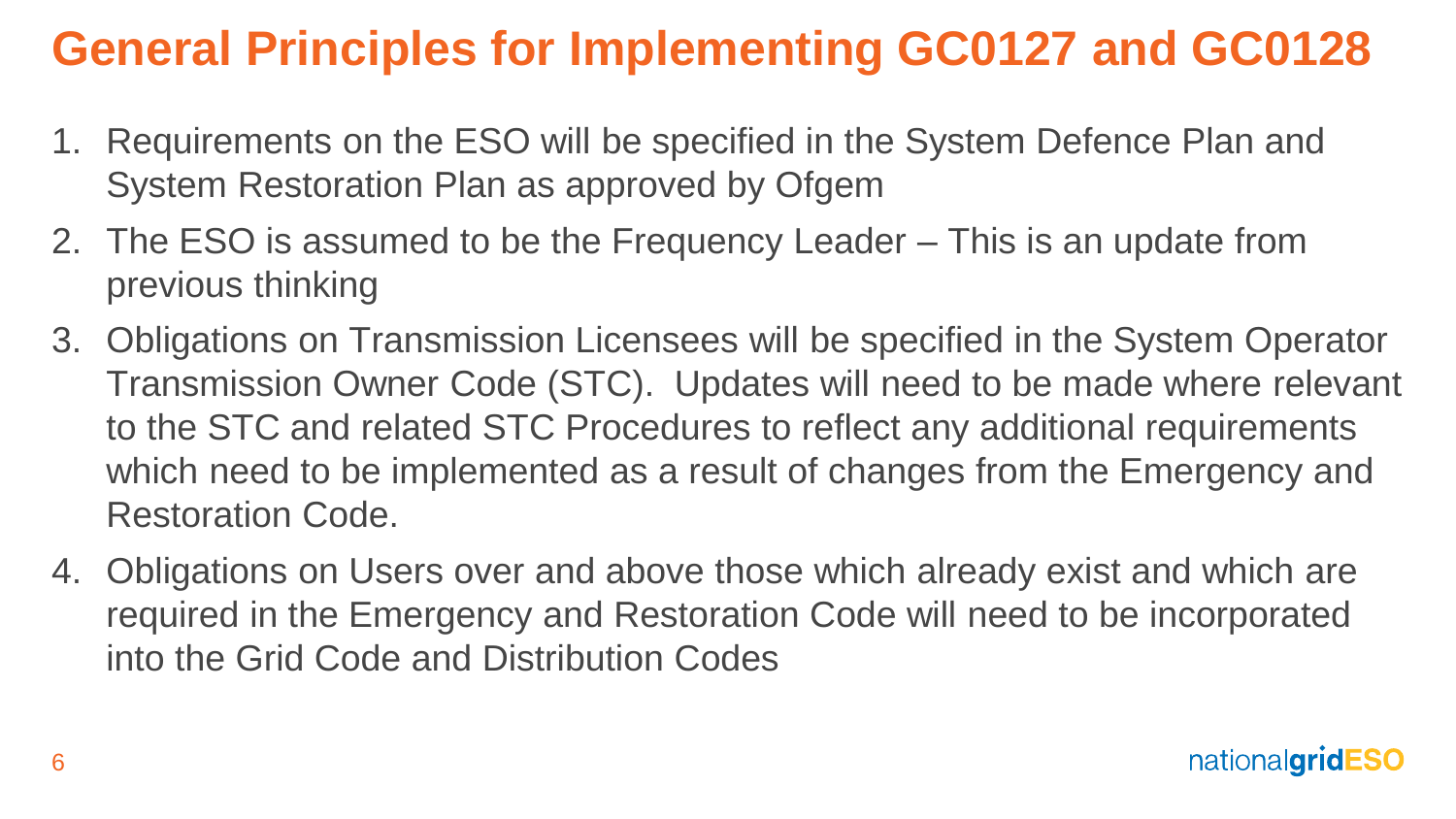# **EU Code SGU Criteria (GC0127 and GC0128)**

| Existing and New Type B, C or<br><b>D Power Generating Modules</b> | . In accordance with Article 5 of RfG<br>. Only SGUs with mandatory GB code obligations<br>. Note the System Restoration Plan excludes Type B Power Generating Modules                           |
|--------------------------------------------------------------------|--------------------------------------------------------------------------------------------------------------------------------------------------------------------------------------------------|
| <b>Transmission connected</b><br>demand facilities                 | • Existing and new facilities providing services to the Transmission System Operator<br>(TSO)                                                                                                    |
| All transmission connected<br>closed distribution systems          | . Existing and new facilities providing services to the TSO                                                                                                                                      |
| Aggregators                                                        | •Demand facilities by means of aggregation and providers of active power reserve in<br>accordance with Title 8 of Part IV of the System Operation Guideline (SOGL)                               |
| Existing and new HVDC                                              | •In accordance with Network Code HVDC where existing HVDC only comply with<br>articles 26, 31, 33 and 50 unless they undergo substantial modification (includes<br><b>Offshore Transmission)</b> |
|                                                                    | nationalgrid                                                                                                                                                                                     |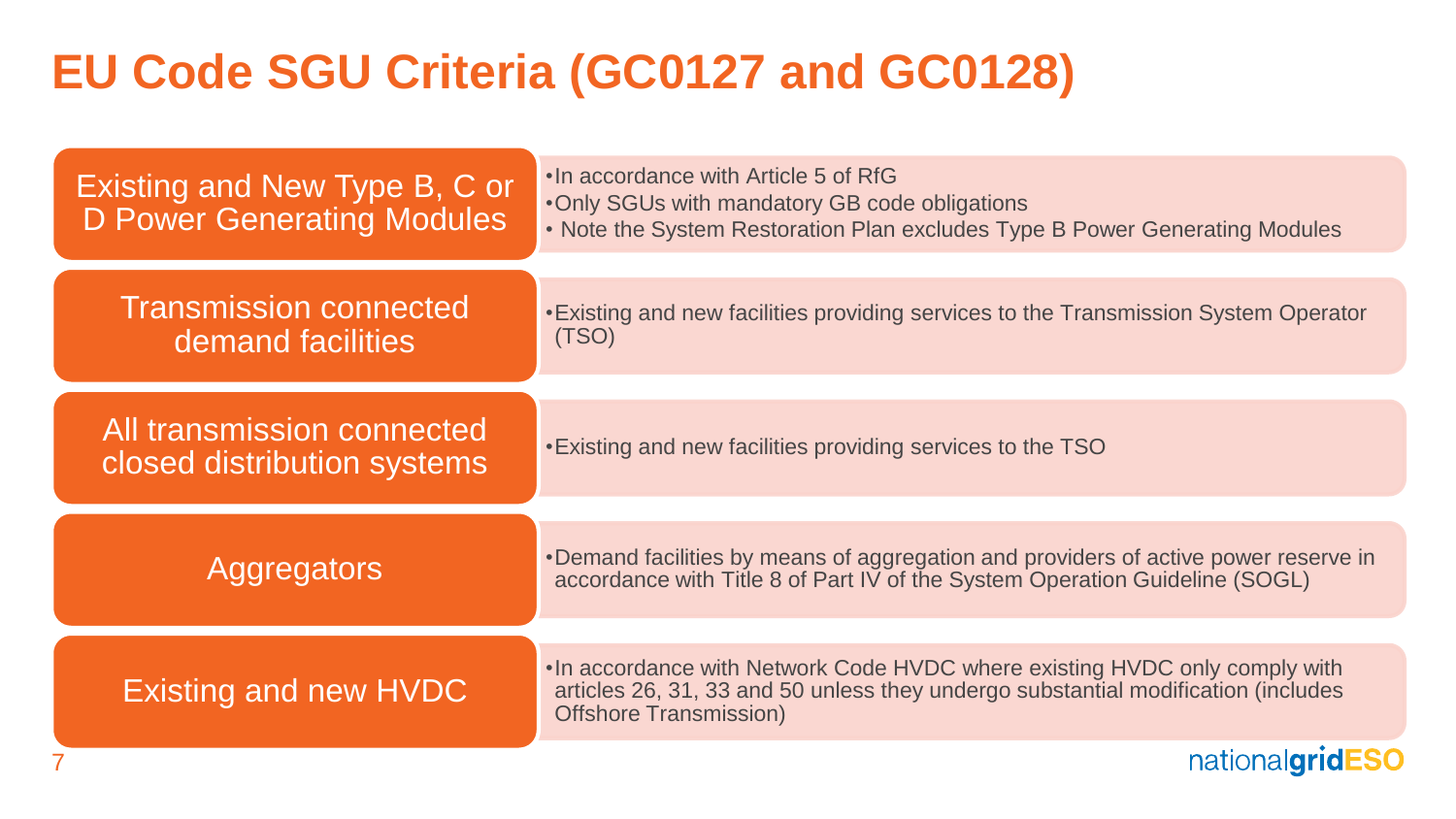### **SGUs responsible for implementing Defence measures (GC0127)**

| <b>Defence measure</b>                                                                                            | <b>Responsible SGUs</b>                                                                                                       |
|-------------------------------------------------------------------------------------------------------------------|-------------------------------------------------------------------------------------------------------------------------------|
| <b>Reduction in active power at</b><br>frequencies above 50.5Hz                                                   | Only for power stations with a frequency response<br>contract                                                                 |
| <b>Limited Frequency Sensitive Mode</b>                                                                           | New and Existing synchronised Gensets and HVDC<br>converters required to satisfy Grid Code BC3.5.2 and<br>ECC.6.3.3/CC.6.3.3. |
| <b>Requirement not to exacerbate</b><br>frequency excursion when system<br>frequency is $<$ 49.7Hz or $>$ 50.3 Hz | Only for Balancing Mechanism (BM) participants that<br>are required to satisfy Grid Code BC2.5.4                              |
| <b>Reactive Power Instructions to</b><br>generating units                                                         | Only for power stations with a mandatory services<br>agreement                                                                |
| <b>Emergency Instructions</b>                                                                                     | Only for BM participants required to satisfy<br>Grid Code BC2.9                                                               |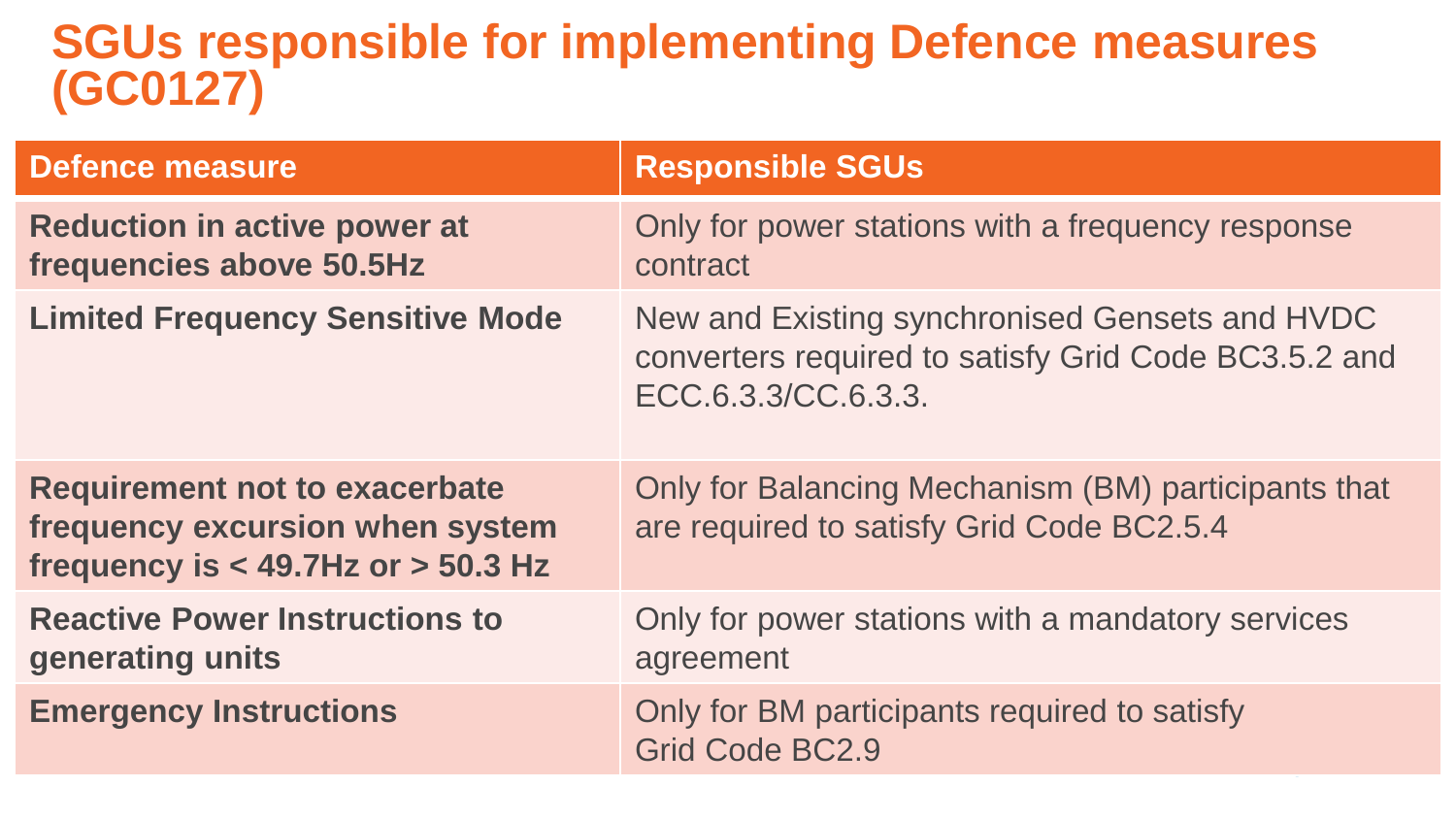### **Defence plan changes for December 2019 implementation (GC0127) (1)**

#### **1. Automatic under frequency control for storage providers (Article 15.3)**

- Requirement on storage providers to switch from import to export at low frequencies before demand trips on Low Frequency (See next two slides)
- Under GC0096 this requirement has not been included in the drafting. There is also the unintended consequence on the sudden change from import to export and different technologies will have different cycle times.

#### **2. Compliance testing of demand facilities (Article 45)**

- Demand Side Response (DSR) providers required to execute a demand modification test, after two consecutive unsuccessful responses in real operation or at least every year
	- Only applies to transmission connected demand facilities or if you have a contract with National Grid ESO - Captured under Grid Code DRSC.11.5.1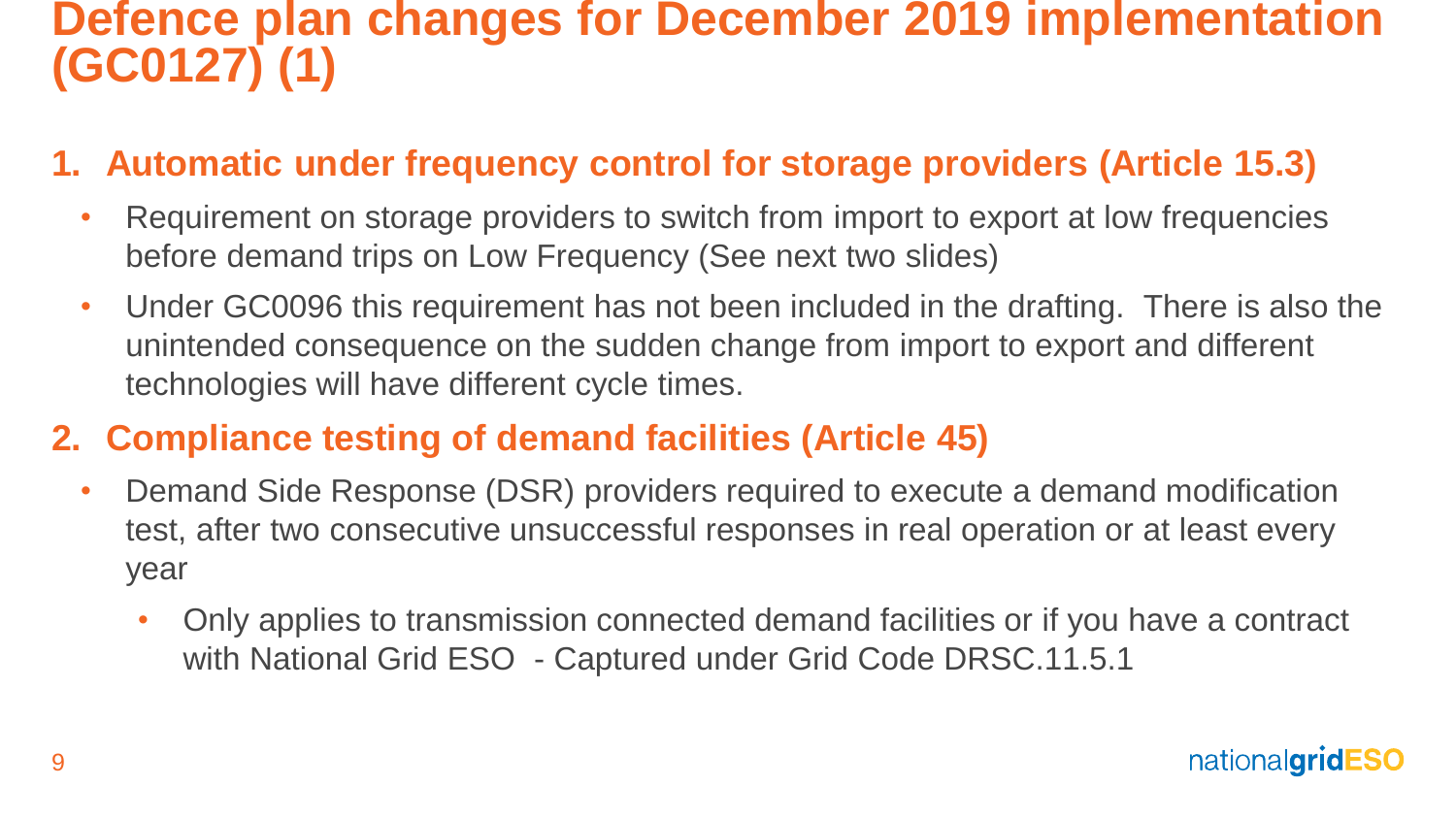### **Defence plan changes for December 2019 implementation (GC0127) (2)**

- **1. Assistance for active power procedure (Article 21.1B)**
	- Any SGU (not a balancing service provider) to make available all active power
		- No Grid Code changes but work needed with Distribution Network Operators if Distribution Code change is required.

#### **2. Compliance testing of low frequency demand disconnection relays (Art.47)**

- Transmission System Operator (TSO) and Distribution System Operator (DSO) to execute testing on the low frequency demand disconnection relays implemented on its installations within a period to be defined at National Level.
- Under Grid Code it is not clear how this fits in with the Type Tests and Functional requirements for low frequency relays defined in Grid Code CC/ECC.A.5.4
- ENA Technical specification 48-6-5 Issue 1 dated 2005 "ENA Protection Assessment Functional Test Requirements – Voltage and Frequency Protection".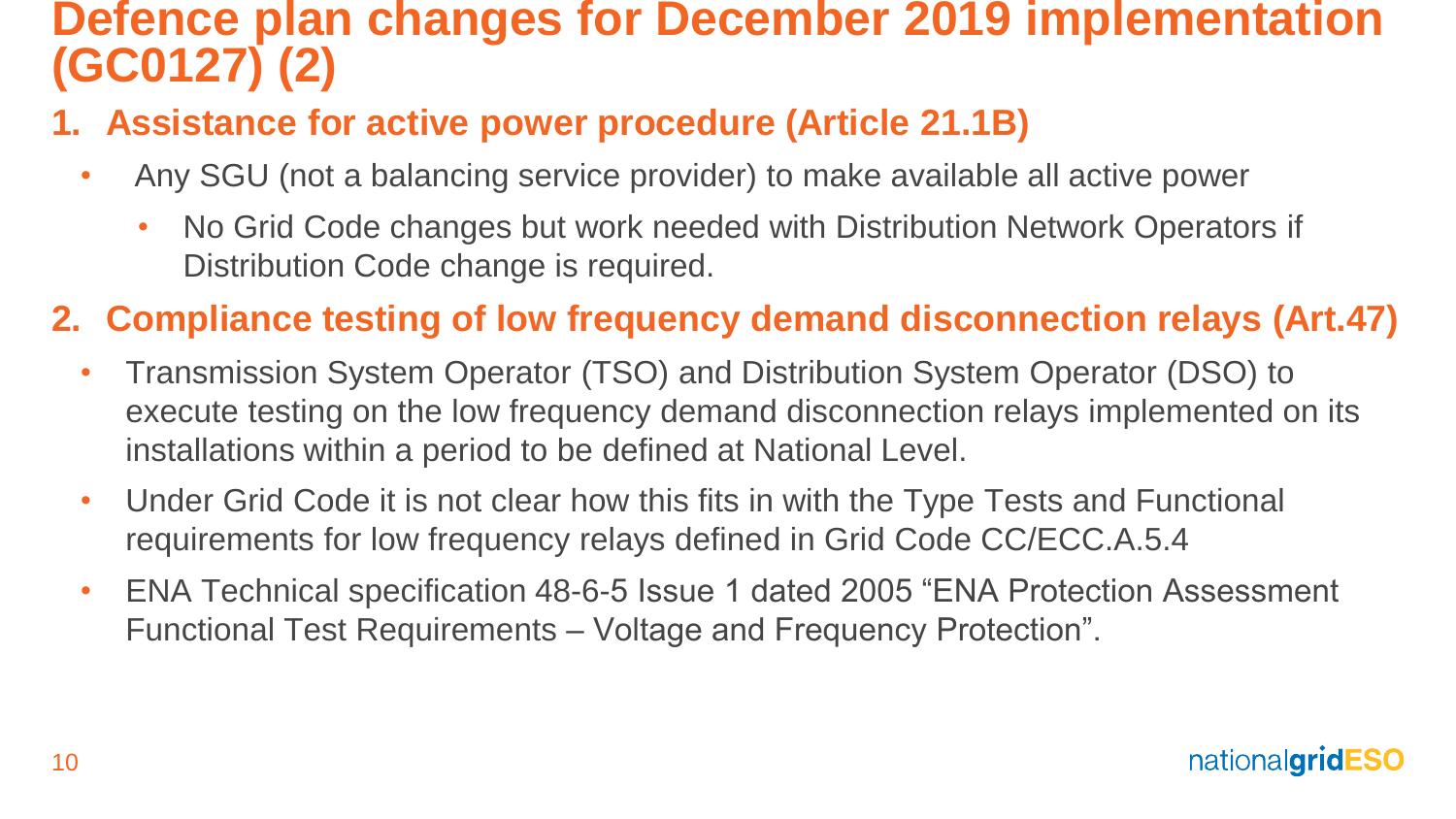## **Automatic under frequency control for Storage Providers (GC0127) (1)**

- Emergency and Restoration Code Article 15.3 States:-
- Prior to the activation of the automatic low frequency demand disconnection scheme, each TSO and DSO identified pursuant to Article 11(4) shall foresee that energy storage units acting as load connected to its system:
	- (a) automatically switch to generation mode within the time limit and at an active power set-point established by the TSO in the system defence plan; or
	- (b) when the energy storage unit is not capable of switching within the time limit established by the TSO in the system defence plan, automatically disconnect the energy storage unit acting as load.
- As part of the GC0096 (Storage proposals) and also as part of the wider European Expert Group on Storage the proposal is for storage when operating in a mode analogous to demand to be tripped on low frequency. Pumped Storage plant is currently treated in the same way.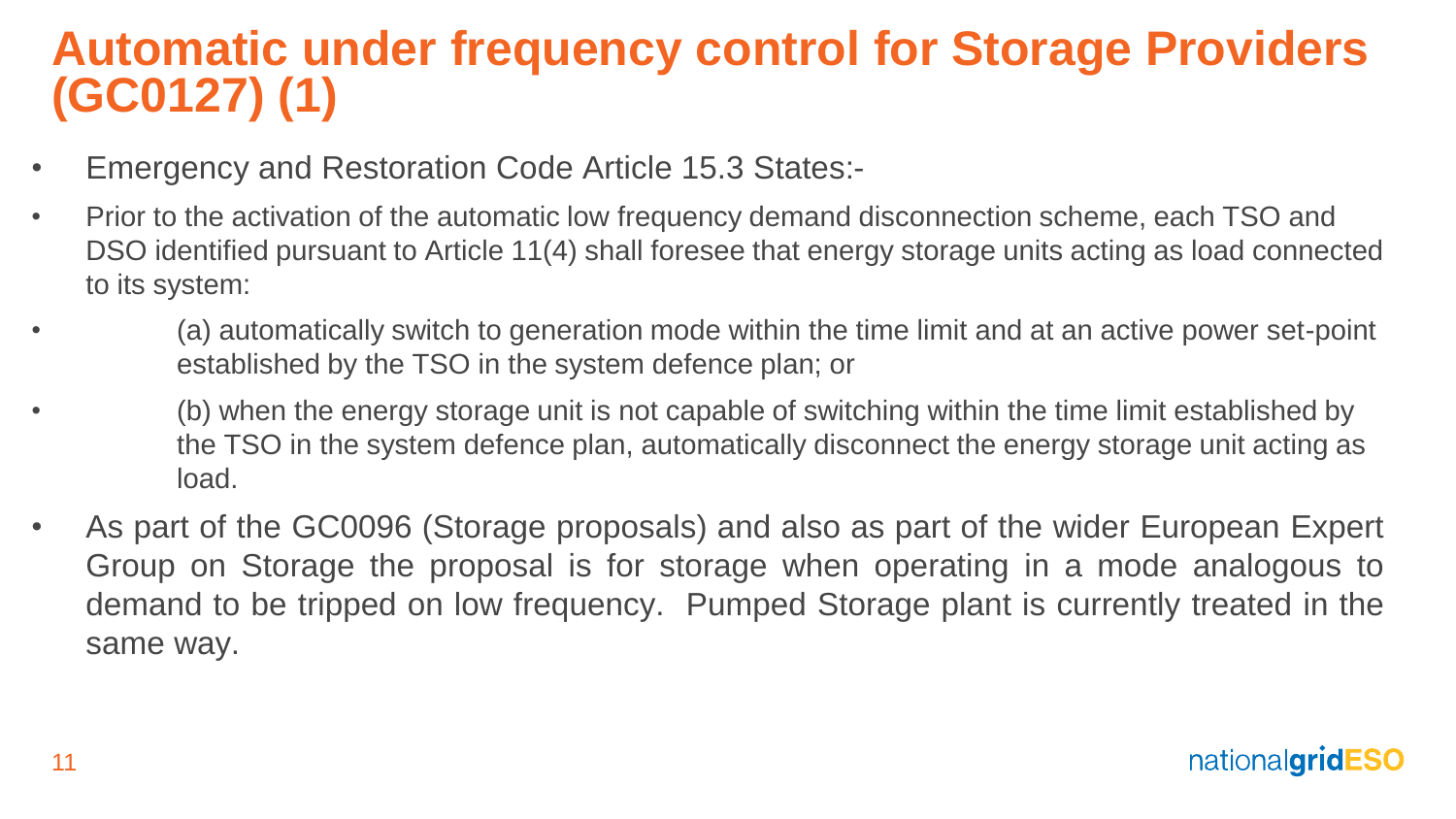## **Automatic under frequency control for Storage Providers (GC0127) (2)**

- There are concerns over the rapid switching of plant from import to export which include:-
	- Affect on the System
	- Control System Stability issues
	- Differences in cycle times between different storage technologies (eg a battery will have a very different cycle time than say a mechanical storage system such as a compressed air energy storage system)
	- Existing plant is likely to struggle with these requirements especially as Storage is not codified in the Connection Network Codes
- Under E&R Article 15.3 if the TSO set the time threshold from import to export to a very short time, then the requirement defaults to automatic tripping which is the preferred option. Would this approach be considered as an acceptable and pragmatic solution to the Workgroup.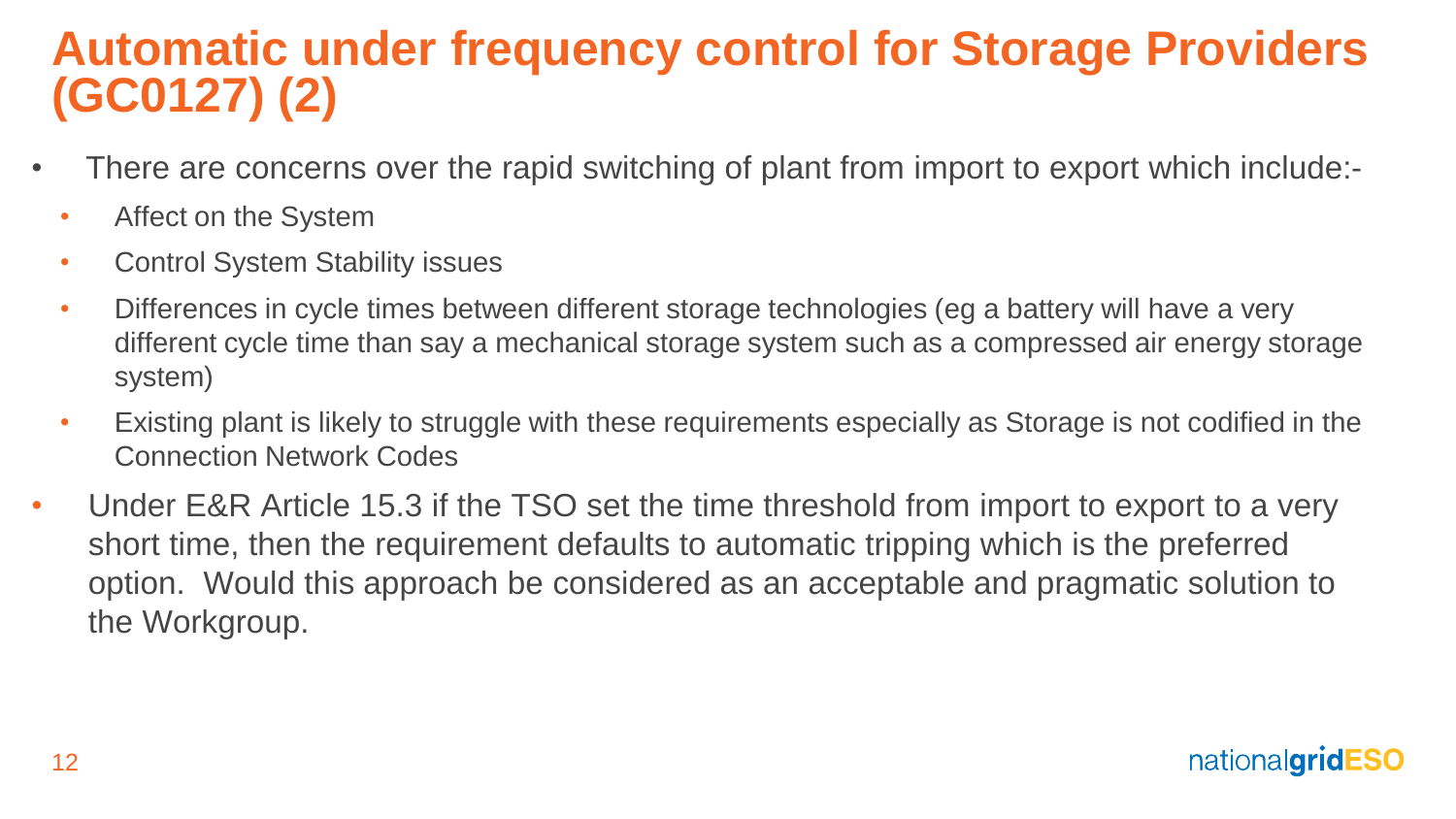### **SGUs responsible for implementing Restoration measures (GC0128)**

**Restoration Service Providers have contractual and codified obligations that they shall meet**

**Transmission connected SGUS that are required to comply with Grid Code BC2.9 on Emergency Circumstances**

**Distribution connected SGUs that are required to comply with Distribution Code DOC9.4 on Black Start Further discussion required**

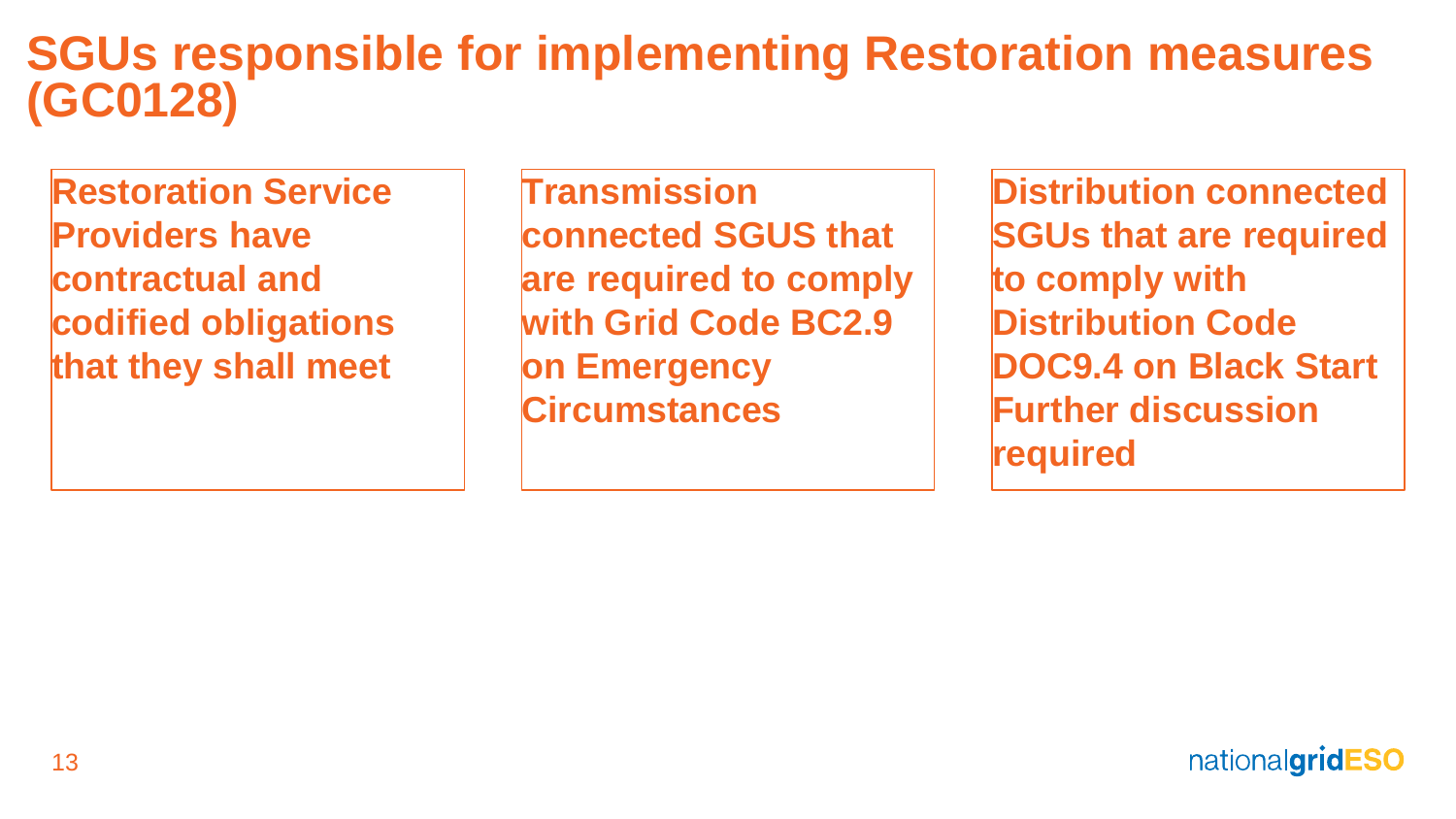# **Restoration Plan (GC0128)**

- **Activation of the re-energisation procedure (Art.27(4))**
	- TSO to consult with DSOs on establishment and notification of the amount of netted demand to be reconnected on distribution networks.
- **Testing of communication systems (Art.48)**
	- Annual test of communication system defined in Article 41 (required by 2022)
	- Test backup power supply of communication systems at least every 5 years
	- Control Telephony (in GB) has a degree of robustness for operation under emergency conditions

nationalgridESO

• **Many of the requirements are already covered in OC9 although some additions will be required.**

14 • **It is assumed that the ESO will remain the Frequency Leader**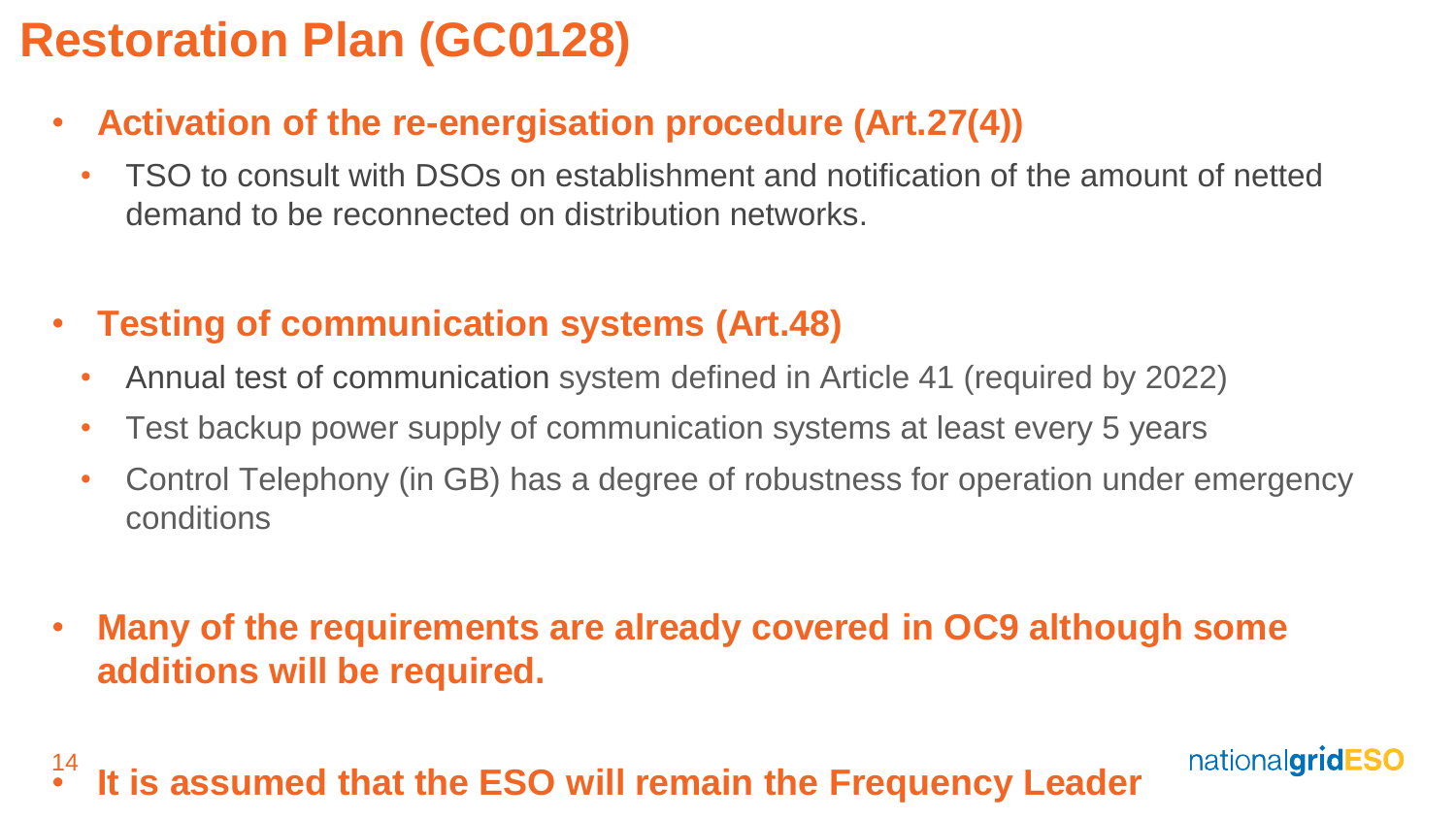# **Phase 2 Code changes**

| <b>NCER Requirements</b>                                             | Implementation<br>date |
|----------------------------------------------------------------------|------------------------|
| Automatic under frequency control scheme (Art. 15(5) to 15 (8))      | 18/12/2022             |
| <b>Communication systems (Art.41)</b>                                | 18/12/2022             |
| Resilience tools and facilities (Art.42.1, 2 and 5)                  | 18/12/2022             |
| <b>Testing and Communication Systems (Art.48)</b>                    | 18/12/2022             |
| Inter-TSO test plan for testing of communication systems<br>(Art.48) | 18/12/2024             |

\*Aim to start Phase 2 Code Changes September / October 2019